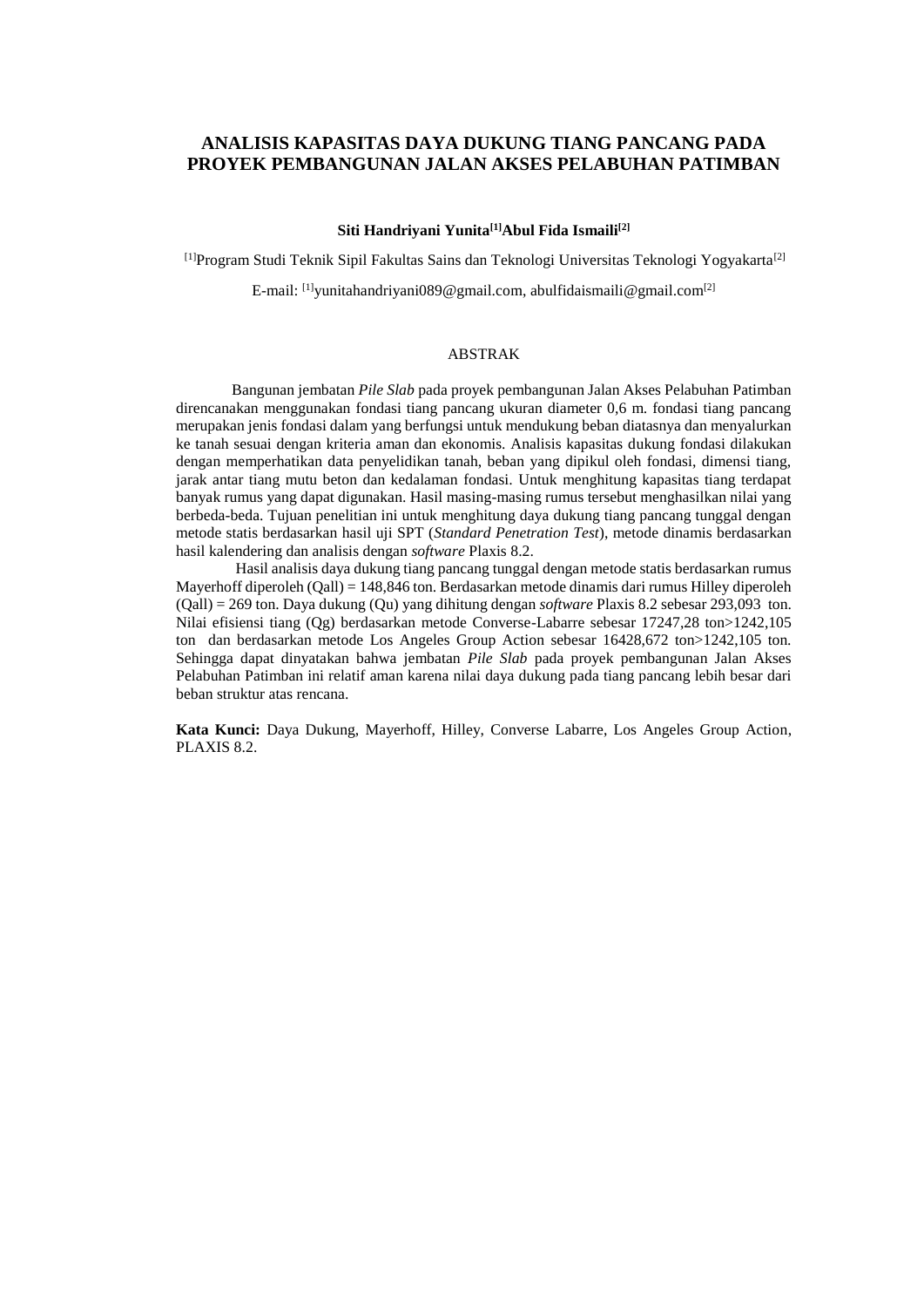## **ANALYSIS OF PILE PATCH SUPPORT CAPACITY IN PATIMBAN PORT ACCESS ROAD DEVELOPMENT PROJECT**

**Siti Handriyani Yunita[1]Abul Fida Ismaili[2]** [1] Civil Engineering Department, Faculty of Science and Technology, University of Technology Yogyakarta [2] E-mail: [1][yunitahandriyani089@gmail.com,](mailto:yunitahandriyani089@gmail.com) [abulfidaismaili@gmail.com](mailto:abulfidaismaili@gmail.com)[2]

### Abstract

The Pile Slab bridge building in Patimban Port Access Road construction project is planned to use a pile foundation with a diameter of 0.6 m. pile foundation is a type of deep foundation that functions to support the loads above it and distribute it to the ground according to safe and economic criteria. The analysis of the bearing capacity of the foundation was carried out by taking into account the soil survey data, the load borne by the foundation, the dimensions of the piles, the distance between the concrete quality piles and the depth of the foundation. There are many formulas that can be used to calculate the pile capacity. The results of each of these formulas produce different values. The purpose of this research was to calculate the bearing capacity of a single pile with a static method based on the results of the SPT (Standard Penetration Test), a dynamic method based on the results of calendar and analysis with Plaxis 8.2 software.

The results of the analysis of single pile bearing capacity using the static method based on the Mayerhoff formula obtained  $(Oall) = 148,846$  tonnes. Based on the dynamic method of the Hilley formula, it was  $(Qall) = 269$  tons. The carrying capacity (Qu) calculated by the Plaxis 8.2 software was 293,093 tons. The pile efficiency value (Qg) based on the Converse-Labarre method was 17247.28 tonnes> 1242.105 tonnes and based on the Los Angeles Group Action method was 16428.672 tonnes> 1242.105 tonnes. It can be stated that the Pile Slab bridge in the Patimban Port Access Road construction project was relatively safe because the carrying capacity value of the piles was greater than the structural load on the plan.

Keywords: *Carrying Capacity, Mayerhoff, Hilley, Converse Labarre, Los Angeles Group Action, PLAXIS 8.2*